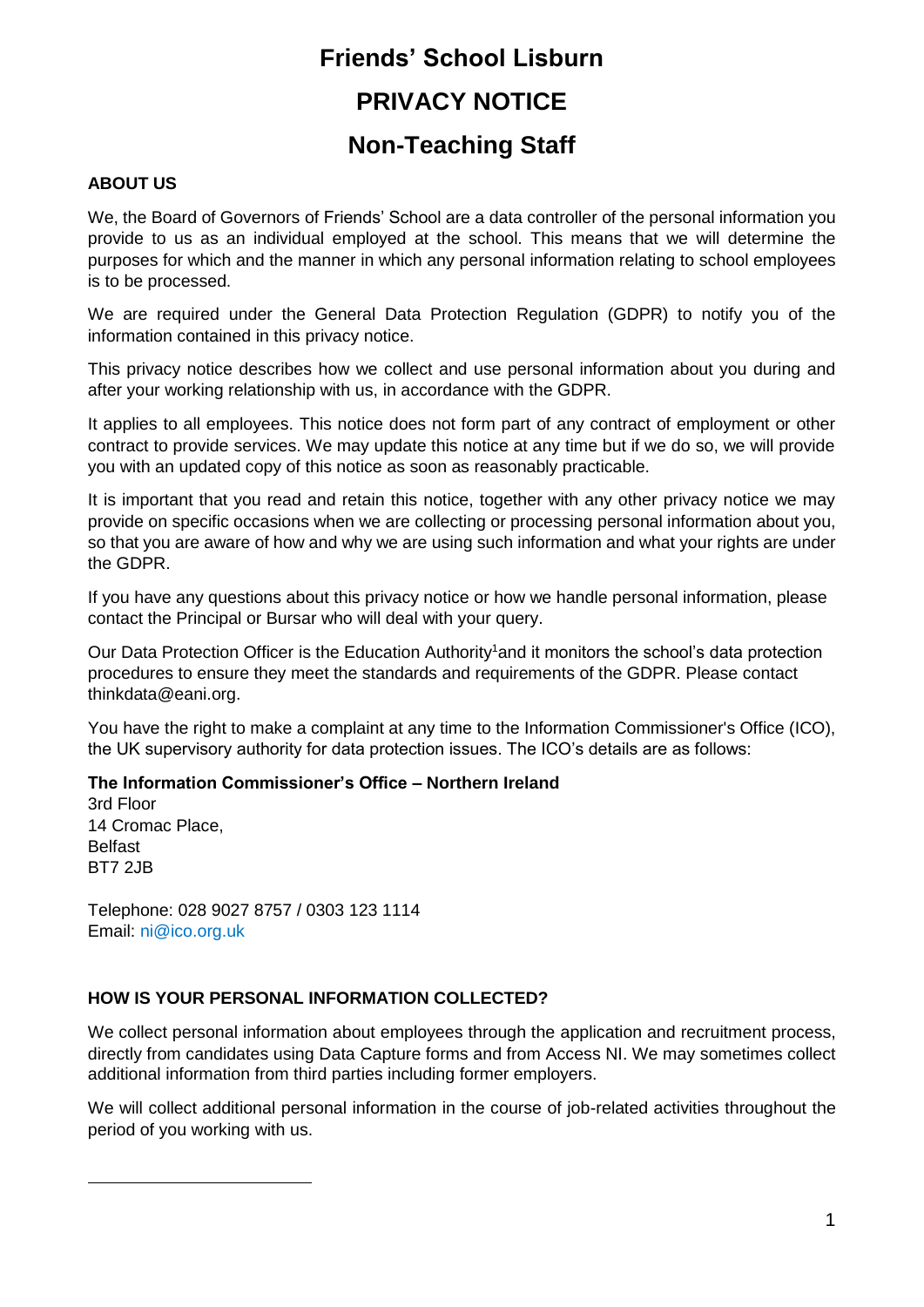If you fail to provide certain information when requested, we may not be able to comply with our legal obligations (such as to ensure the health and safety of our employees).

#### **WHAT PERSONAL INFORMATION DO WE COLLECT, STORE AND USE ABOUT INDIVIDUALS EMPLOYED IN A NON-TEACHING ROLE AT Friends' School**

We will collect, store and use the following categories of personal information about school employees:

- personal information (such as name, address, employee number, passport number, national insurance number, next of kin details and emergency contact information, photographs, bank account details and tax status information)
- special categories of data including characteristics information (such as gender, age, ethnic group, trade union membership, information regarding your health, AccessNI Enhanced Disclosure application and outcome)
- recruitment information (such as copies of references, information included in a CV or letter as part of the application process)
- contract information (such as start dates, hours worked, post, roles and salary information, annual leave, leaving date and your reasons for leaving)
- performance information (including training records and professional memberships)
- disciplinary and grievance information
- work absence information (such as number of absences and reasons, including in respect of parental leave)
- qualifications
- CCTV footage captured in school and other information obtained through electronic means (such as school meals system records)
- information about your use of our information and communications systems
- Biometric data in connection the operation of the School Meals Service

# **WHY DO WE COLLECT AND USE THIS INFORMATION?**

Friends' School collects and uses your personal information primarily to allow us to perform our contract with you. For example:

- Making a decision about your recruitment or appointment
- Determining the terms on which you work for us
- checking you are legally entitled to work in the UK
- paying you and, if you are an employee or deemed employee for tax purposes, deducting tax and National Insurance contributions (NICs)
- enrolling you in a pension arrangement in accordance with our statutory automatic enrolment duties
- administering our contract of employment with you
- business management and planning, including accounting and auditing
- conducting performance reviews, managing performance and determining performance requirements
- making decisions about salary reviews and compensation
- assessing qualifications for a particular job or task, including decisions about promotions
- gathering evidence for possible grievance or disciplinary hearings
- making decisions about your continued employment or engagement
- making arrangements for the termination of our working relationship
- education, training and development requirements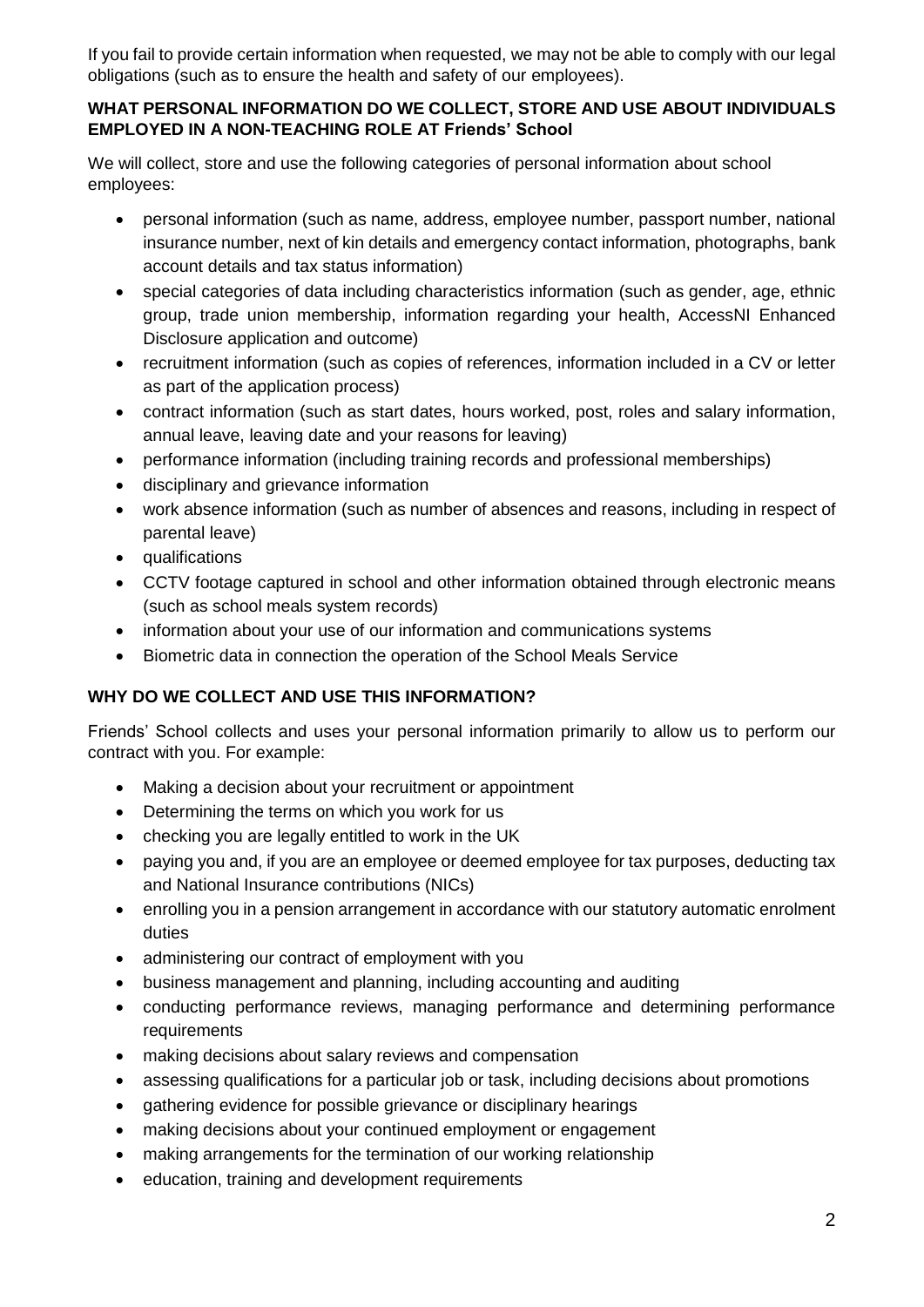- provision of catering services.
- dealing with legal disputes involving you, or other employees, workers and contractors, including accidents at work
- ascertaining your fitness to work
- managing sickness absence
- complying with health and safety obligations
- to monitor your use of our information and communication systems to ensure compliance with our IT policies
- to ensure network and information security, including preventing unauthorised access to our computer and electronic communications systems and preventing malicious software distribution
- to conduct data analytics studies to review and better understand employee retention and attrition rates
- equal opportunities monitoring

Some of the above grounds for processing will overlap and there may be several grounds which justify our use of your personal information.

We have a legal right to collect and use personal information relating to our staff, for example:

- to enable the development of a comprehensive picture of our workforce and how it is deployed
- to inform the development of recruitment and retention policies
- to enable individuals to be paid
- to administer school property
- to maintain our own accounts and records
- to carry out fundraising
- to support staff training
- to provide appropriate pastoral care
- to assess the quality of our operations
- to comply with the law regarding data sharing

We may also collect and use your personal information in order to meet legal requirements set out in the General Data Protection Regulation and UK law, including:

- Education Reform (NI) Order 1989
- Education and Libraries (NI) Order 1993
- Education (NI) Order 1996
- Education (NI) Order 1997
- Education (NI) Order 1998
- Education and Libraries (NI) Order 2003
- Special Educational Needs and Disability (NI) Order 2005
- Education (NI) Order 2006
- Education Act (NI) 2014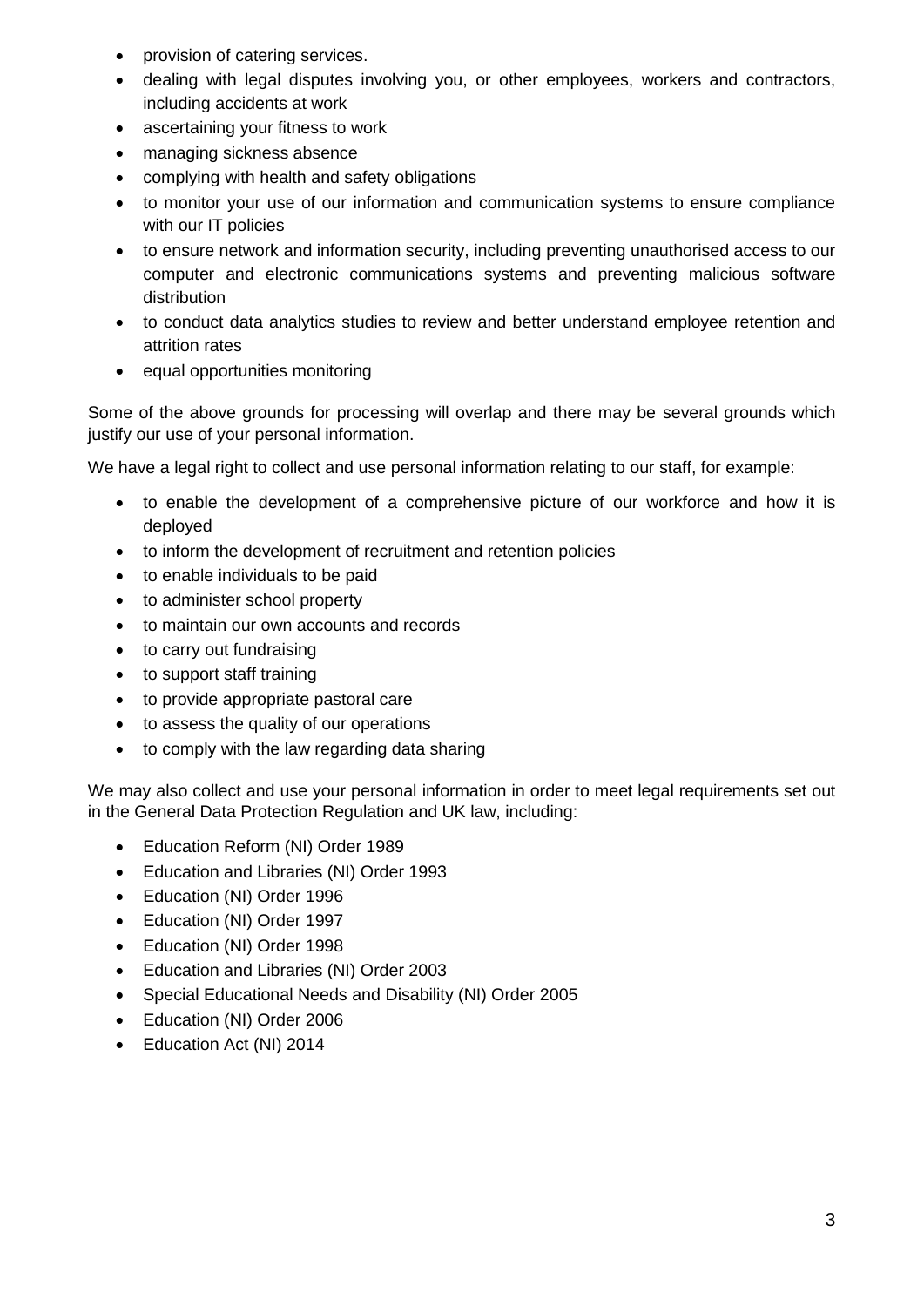## **CONSENT**

Whilst the majority of the personal information you provide to the school is required for us to comply with our legal obligations, some of that information is provided on a voluntary basis. When collecting data, the school will inform you whether you are required to provide this data or if your consent is needed. Where consent is required, the school will provide you with specific and explicit information with regards to the reasons the data is being collected and how the data will be used.

You have the right to withdraw your consent for that specific processing at any time. To withdraw your consent, please contact the Principal or Bursar. Once we have received notification that you have withdrawn your consent, we will no longer process your information for the purpose or purposes you originally agreed to, unless we have another legitimate basis for doing so in law.

### **HOW LONG IS YOUR DATA STORED FOR?**

Personal information relating to the school workforce at Friends' School is stored in line with the Department of Education Document Retention and Disposal Policy. This is a link to the Department of Education Document Retention and Disposal Policy which can be found at [https://www.education](https://www.education-ni.gov.uk/publications/disposal-records-schedule)[ni.gov.uk/publications/disposal-records-schedule.](https://www.education-ni.gov.uk/publications/disposal-records-schedule) This will give you more information about how long we keep personal information.

In accordance with the General Data Protection Regulations, the school does not store personal information indefinitely; data is only stored for as long as is necessary to complete the task for which it was originally collected including for the purposes of satisfying any legal, accounting, or reporting requirements.

To determine the appropriate retention period for personal information, we consider the amount, nature, and sensitivity of the personal information, the potential risk of harm from unauthorised use or disclosure of your personal information, the purposes for which we process your personal information and whether we can achieve those purposes through other means, and the applicable legal requirements.

In some circumstances we may anonymise your personal information so that it can no longer be associated with you, in which case we may use such information without further notice to you. Once you are no longer an employee at the School, we will retain and securely destroy your personal information in accordance with the Department of Education Document Retention and Disposal Policy.

### **WHO WE SHARE SCHOOL WORKFORCE INFORMATION WITH**

We may have to share your data with third parties, including third-party service providers and other bodies such as:

- Education Authority
- The Department of Education
- Trade Unions

[

- Information Commissioner's Office
- NILGOSC (under the Superannuation (NI) Act 1950 and the Local government Pension Scheme (NI) Regulations 2014 as amended.
- Parentmail
- HM Revenue and Customs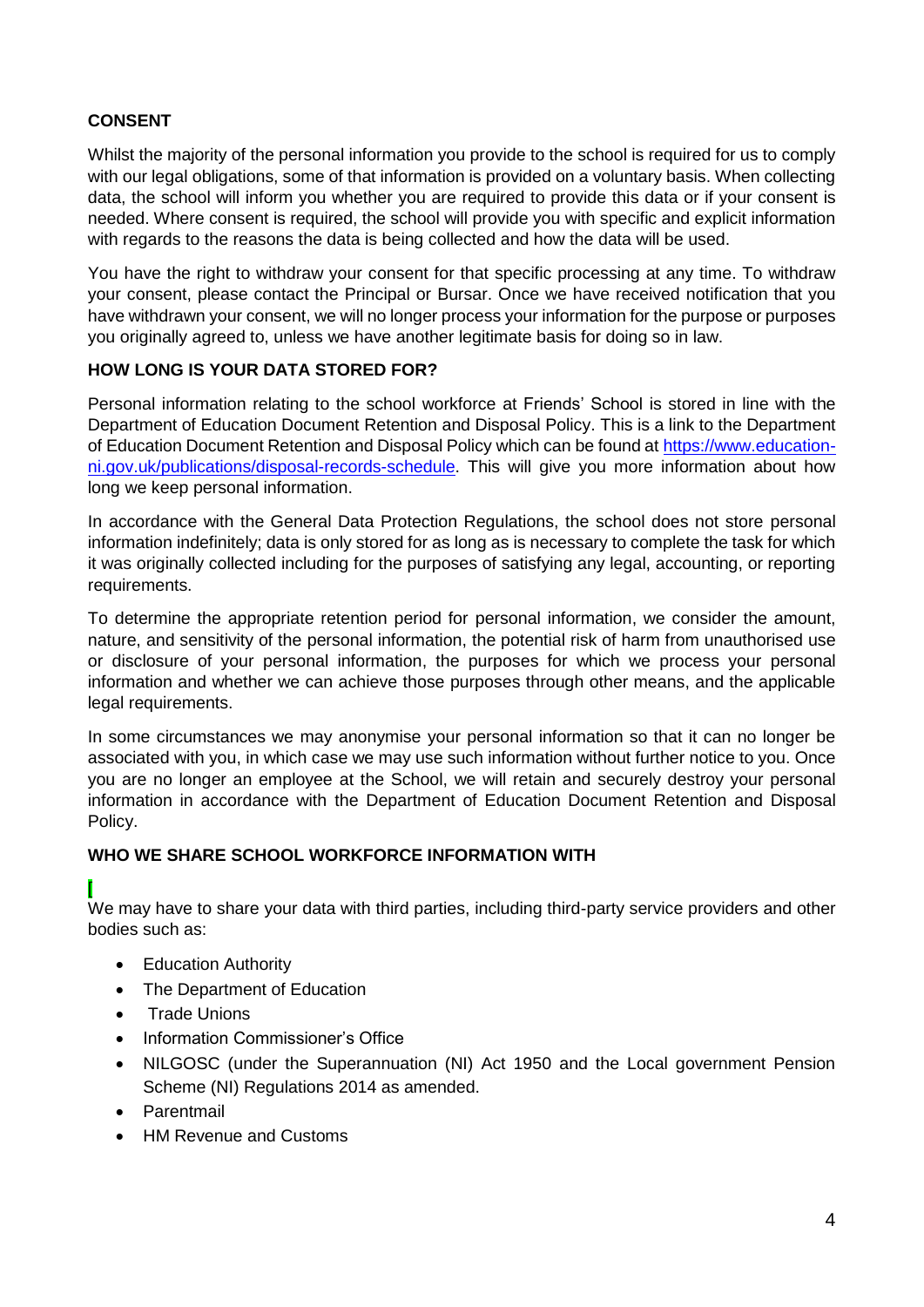### **DATA SECURITY**

We have put in place appropriate security measures to prevent personal information from being accidentally lost, used or accessed in an unauthorised way, altered or disclosed. In addition, we limit access to your personal information to those employees, agents, contractors and other third parties who have a need to know. They will only process personal information on our instructions and they are subject to a duty of confidentiality.

We have put in place procedures to deal with any suspected data security breach and will notify you and any applicable regulator (currently the Information Commissioner's Office) of a suspected breach where we are legally required to do so.

### **WHY WE SHARE SCHOOL WORKFORCE INFORMATION**

We will share your personal information with third parties where required by law or where it is necessary to administer the working relationship with you or where we have another legitimate interest in doing so.

To be granted access to school workforce information, organisations must comply with its strict terms and conditions covering the confidentiality and handling of the data, security arrangements and retention and use of the data.

### **TRANSFERRING INFORMATION OUTSIDE THE EU**

We will not transfer the personal information we collect about you to any country outside the EU without telling you in advance that we intend to do so and what steps we have taken to ensure adequate protection for your personal information in those circumstances.

### **YOUR DUTY TO INFORM US OF CHANGES**

It is important that the personal information we hold about you is accurate and current. Please keep us informed if your personal information changes during your working relationship with us.

### **WHAT ARE YOUR RIGHTS?**

Under GDPR, members of the school workforce have the right to request access to information about them that we hold. To make a request for your personal information, contact the Principal or Bursar.

We may need to request specific information from you to help us confirm your identity and ensure your right to access the information (or to exercise any of your other rights). This is another appropriate security measure to ensure that personal information is not disclosed to any person who has no right to receive it.

You also have the right to:

- **Request access** to personal information (commonly known as a "data subject access request"). This enables you to receive a copy of the personal information we hold about you and to check that we are lawfully processing it. You will not have to pay a fee to access your personal information (or to exercise any of the other rights). However, we may charge a reasonable fee if your request for access is clearly unfounded or excessive. Alternatively, we may refuse to comply with the request in such circumstances.
- **Request correction** of the personal information that we hold about you. This enables you to have any incomplete or inaccurate information we hold about you corrected.
- **Request erasure** of your personal information. This enables you to ask us to delete or remove personal information where there is no good reason for us continuing to process it. You also have the right to ask us to delete or remove your personal information where you have exercised your right to object to processing (see below).